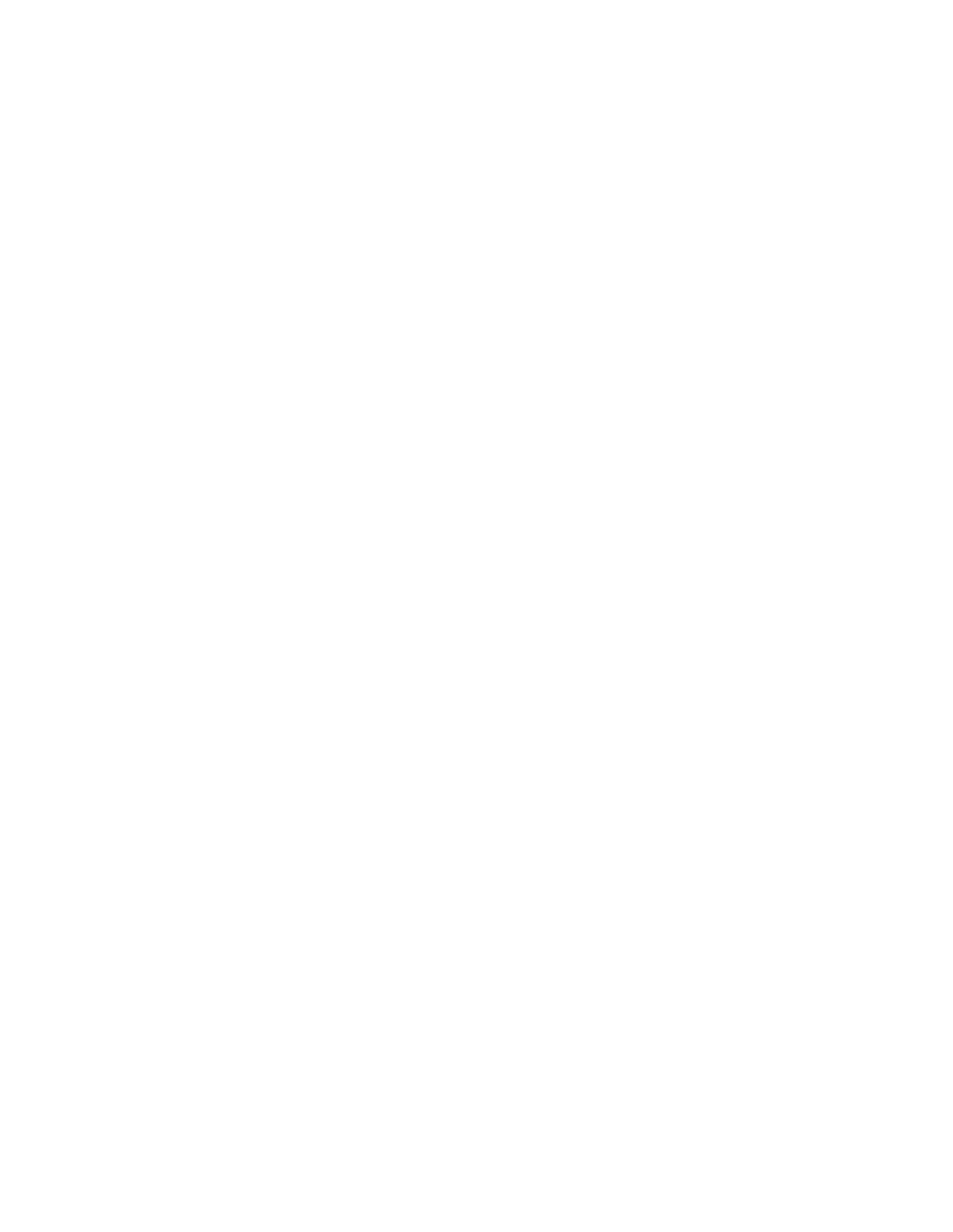**Service begins with the lighting of the candles and the organ voluntary. Please use this time for silent prayer and meditation.**

| Voluntary                                          | Voluntary No. 1 in C Major         | Georg Friedrich Handel |
|----------------------------------------------------|------------------------------------|------------------------|
| <b>Welcome and Announcements</b>                   |                                    |                        |
| Please stand as you are able<br>Hymn in Procession | Christ Is Made the Sure Foundation | Hymn 518               |
| <b>Opening Acclamation</b>                         |                                    |                        |

Celebrant Alleluia. Christ is risen. **People The Lord is risen indeed. Alleluia.**

**Gloria** Glory to God in the Highest William Mathias, S - 278 **Glory to God in the highest, and peace to his people on earth. Lord God, heavenly King, almighty God and Father, we worship you, we give you thanks, we praise you for your glory. Lord Jesus Christ, only Son of the Father, Lord God, Lamb of God, you take away the sin of the world: have mercy on us; you are seated at the right hand of the Father: receive our prayer. For you alone are the Holy One, you alone are the Lord, you alone are the Most High, Jesus Christ, with the Holy Spirit, in the glory of God the Father. Amen.**

## **Collect of the Day**

| Celebrant     | The Lord be with you. |
|---------------|-----------------------|
| <i>People</i> | And also with you.    |
| Celebrant     | Let us pray.          |

O God, you have prepared for those who love you such good things as surpass our understanding: Pour into our hearts such love towards you, that we, loving you in all things and above all things, may obtain your promises, which exceed all that we can desire; through Jesus Christ our Lord, who lives and reigns with you and the Holy Spirit, one God, for ever and ever. **Amen.**

# **The Word of God**

#### *Please Be Seated*

## **The First Lesson** Acts 9:36-43

During the night Paul had a vision: there stood a man of Macedonia pleading with him and saying, "Come over to Macedonia and help us." When he had seen the vision, we immediately tried to cross over to Macedonia, being convinced that God had called us to proclaim the good news to them. We set sail from Troas and took a straight course to Samothrace, the following day to Neapolis, and from there to Philippi, which is a leading city of the district of Macedonia and a Roman colony. We remained in this city for some days. On the sabbath day we went outside the gate by the river, where we supposed there was a place of prayer; and we sat down and spoke to the women who had gathered there. A certain woman named Lydia, a worshiper of God, was listening to us; she was from the city of Thyatira and a dealer in purple cloth. The Lord opened her heart to listen eagerly to what was said by Paul. When she and her household were baptized, she urged us, saying, "If you have judged me to be faithful to the Lord, come and stay at my home." And she prevailed upon us.

Reader The Word of the Lord. **People Thanks be to God.**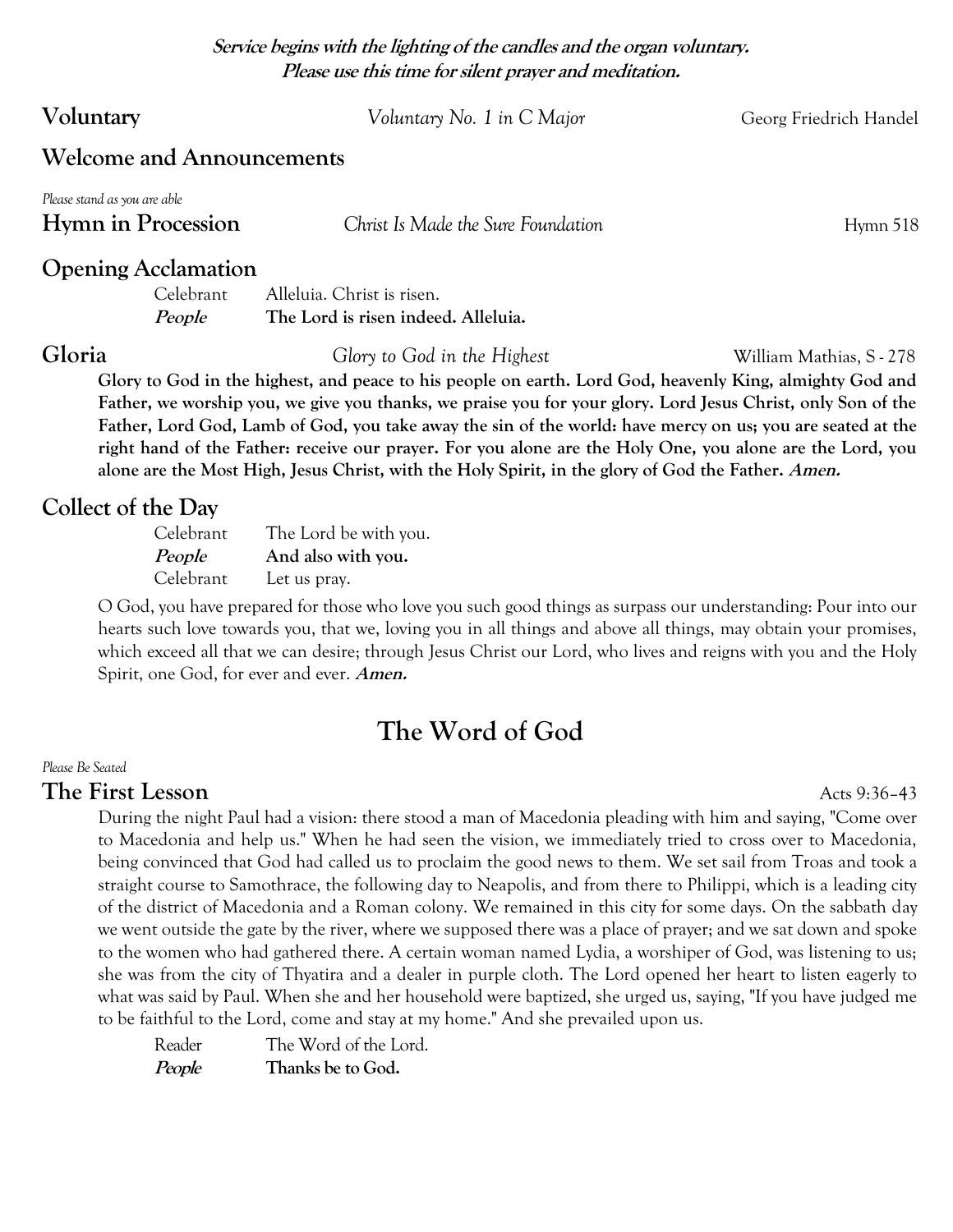

## **The Second Lesson Revelation 21:10, 22–22:5**

In the spirit the angel carried me away to a great, high mountain and showed me the holy city Jerusalem coming down out of heaven from God. I saw no temple in the city, for its temple is the Lord God the Almighty and the Lamb. And the city has no need of sun or moon to shine on it, for the glory of God is its light, and its lamp is the Lamb. The nations will walk by its light, and the kings of the earth will bring their glory into it. Its gates will never be shut by day-- and there will be no night there. People will bring into it the glory and the honor of the nations. But nothing unclean will enter it, nor anyone who practices abomination or falsehood, but only those who are written in the Lamb's book of life. Then the angel showed me the river of the water of life, bright as crystal, flowing from the throne of God and of the Lamb through the middle of the street of the city. On either side of the river is the tree of life with its twelve kinds of fruit, producing its fruit each month; and the leaves of the tree are for the healing of the nations. Nothing accursed will be found there any more. But the throne of God and of the Lamb will be in it, and his servants will worship him; they will see his face, and his name will be on their foreheads. And there will be no more night; they need no light of lamp or sun, for the Lord God will be their light, and they will reign forever and ever.

| Reader | The Word of the Lord. |
|--------|-----------------------|
| People | Thanks be to God.     |

*Please stand as you are able*

**Gradual Hymn** O Jesus, Crowned with All Renown Hymn 292

**The Gospel** John 5:1–9

Celebrant The Holy Gospel of our Savior Jesus Christ according to John. **People Glory to you, Lord Christ.** 

Jesus said to Judas (not Iscariot), "Those who love me will keep my word, and my Father will love them, and we will come to them and make our home with them. Whoever does not love me does not keep my words; and the word that you hear is not mine, but is from the Father who sent me. "I have said these things to you while I am still with you. But the Advocate, the Holy Spirit, whom the Father will send in my name, will teach you everything, and remind you of all that I have said to you. Peace I leave with you; my peace I give to you. I do not give to you as the world gives. Do not let your hearts be troubled, and do not let them be afraid. You heard me say to you, `I am going away, and I am coming to you.' If you loved me, you would rejoice that I am going to the Father, because the Father is greater than I. And now I have told you this before it occurs, so that when it does occur, you may believe."

| Celebrant | The Gospel of the Lord.     |
|-----------|-----------------------------|
| People    | Praise to you, Lord Christ. |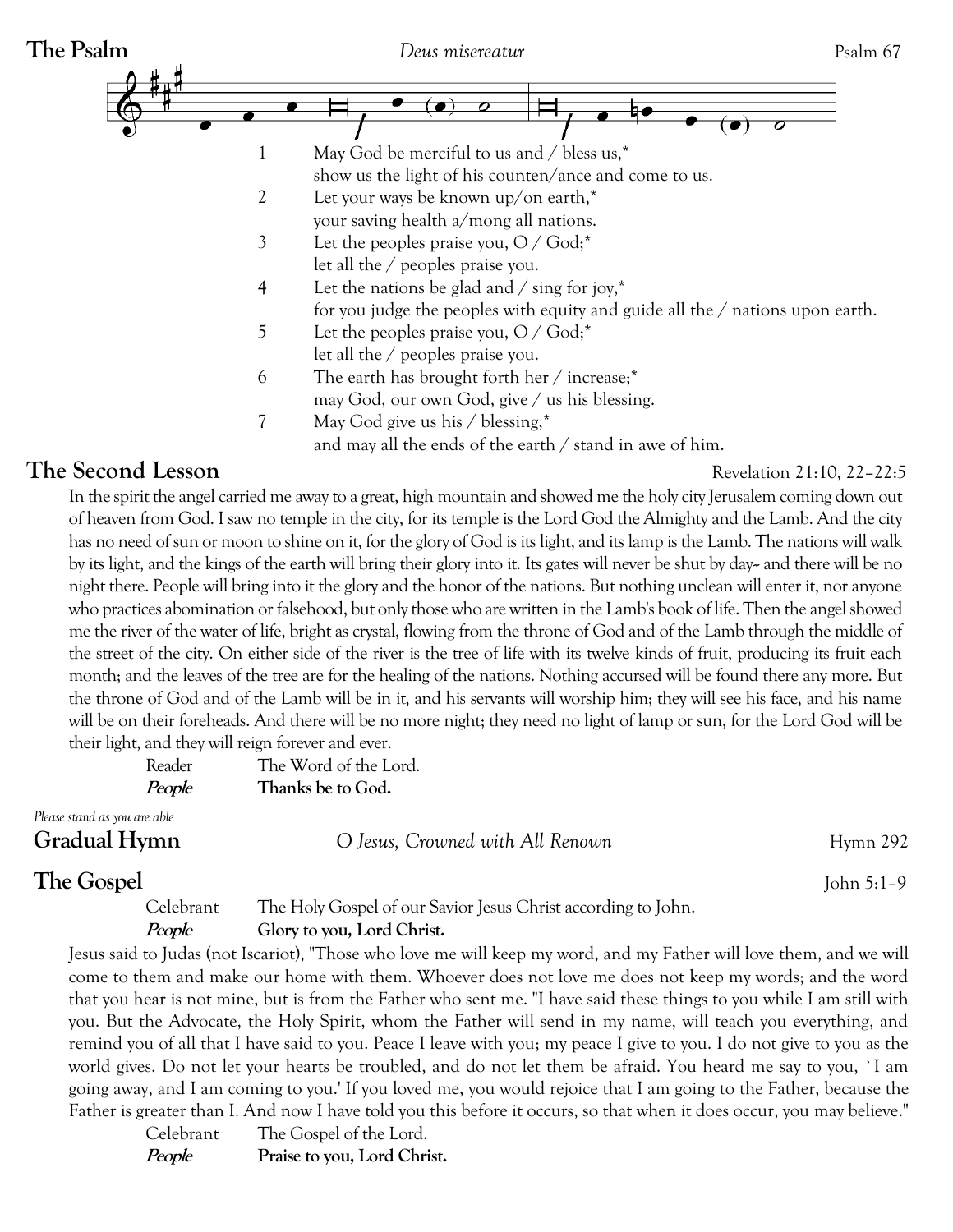### *Please stand as you are able*

## **The Nicene Creed**

**We believe in one God, the Father, the Almighty, maker of heaven and earth, of all that is, seen and unseen. We believe in one Lord, Jesus Christ, the only Son of God, eternally begotten of the Father, God from God, Light from Light, true God from true God, begotten, not made, of one Being with the Father. Through him all things were made. For us and for our salvation he came down from heaven: by the power of the Holy Spirit he became incarnate from the Virgin Mary and was made man. For our sake he was crucified under Pontius Pilate; he suffered death and was buried. On the third day he rose again in accordance with the Scriptures; he ascended into heaven and is seated at the right hand of the Father. He will come again in glory to judge the living and the dead, and his kingdom will have no end. We believe in the Holy Spirit, the Lord, the giver of life, who proceeds from the Father and the Son. With the Father and the Son he is worshiped and glorified. He has spoken through the Prophets. We believe in one holy catholic and apostolic Church. We acknowledge one baptism for the forgiveness of sins. We look for the resurrection of the dead, and the life of the world to come. Amen.**

*Please Stand, Kneel,or Sit Reverently*

## **The Prayers of the People**

*The Leader and People pray responsively*

In peace, we pray to you, Lord God.

*Silence*

For all people in their daily life and work; **For our families, friends, and neighbors, and for those who are alone.**

For this community, the nation, and the world;

**For all who work for justice, freedom, and peace.**

For the just and proper use of your creation;

**For the victims of hunger, fear, injustice, and oppression.**

For all who are in danger, sorrow, or any kind of trouble; **For those who minister to the sick, the friendless, and the needy.**

For the peace and unity of the Church of God;

### **For all who proclaim the Gospel, and all who seek the Truth.**

For Michael our Presiding Bishop, Dabney our Bishop, Douglas our Bishop Coadjutor-Elect; and for all bishops and other ministers.

### **For all who serve God in his Church.**

For the special needs and concerns of this congregation.

#### *Silence*

*The People may add their own petitions*

Hear us, Lord;

**For your mercy is great.**

We thank you, Lord, for all the blessings of this life.

*Silence*

*The People may add their own thanksgivings*

We will exalt you, O God our King;

**And praise your Name for ever and ever.**

We pray for all who have died, that they may have a place in your eternal kingdom.

*Silence*

*The People may add their own petitions*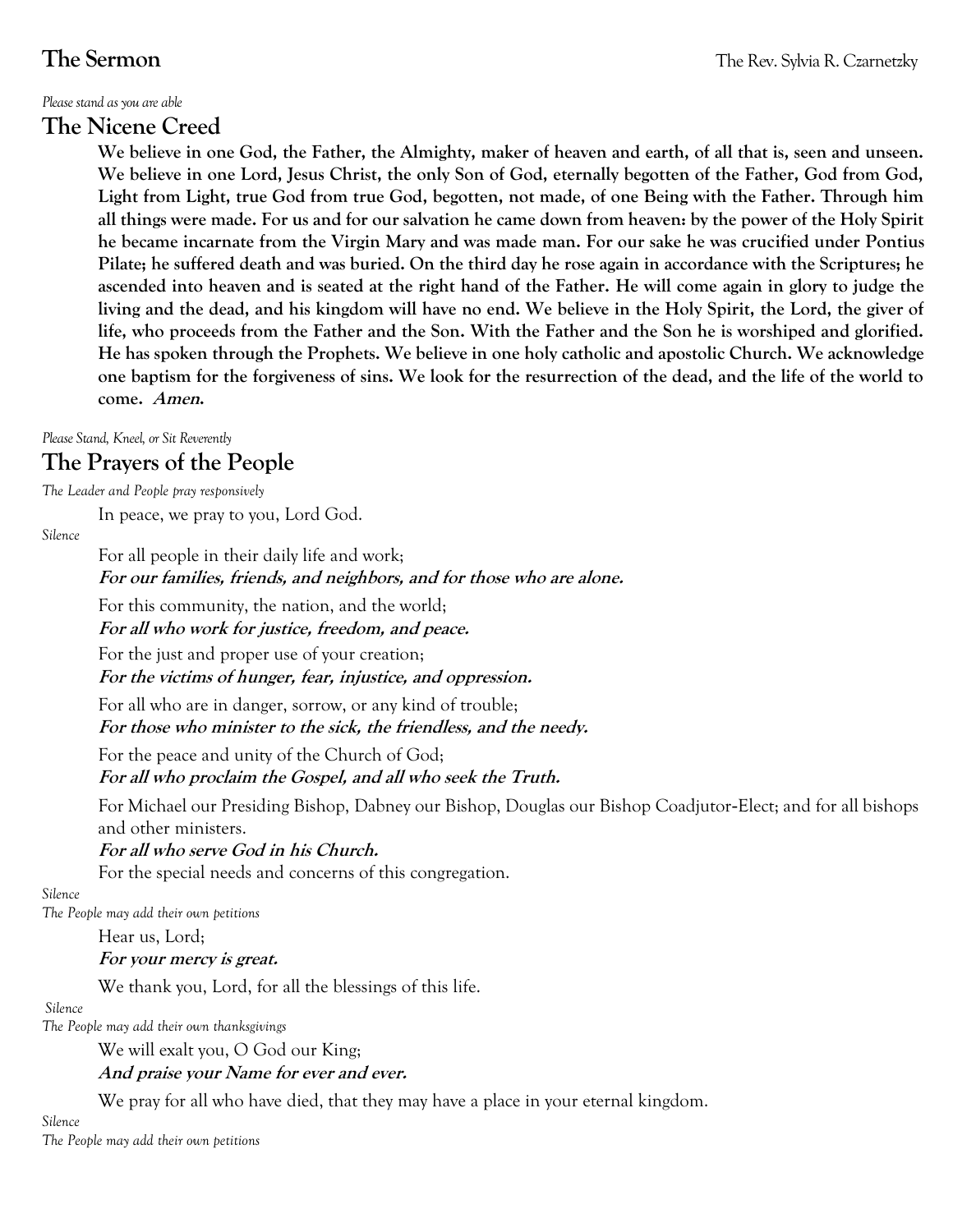Lord, let your loving-kindness be upon them; **Who put their trust in you.**

*Silence*

## **Concluding Collect**

O Lord our God, accept the fervent prayers of your people; in the multitude of your mercies, look with compassion upon us and all who turn to you for help; for you are gracious, O lover of souls, and to you we give glory, Father, Son, and Holy Spirit, now and forever. **Amen.**

*Please stand as you are able.*

#### **The Peace**

| Celebrant | The peace of the Lord be always with you. |
|-----------|-------------------------------------------|
| People    | And also with you.                        |

# **The Holy Communion**

## **Offertory Sentence**

Ascribe to the Lord the honor due his Name; bring offerings and come into his courts.

| <b>During the Offering</b> 5:00 pm Voluntary Allegro in D Major |                            | John Stanley                    |  |
|-----------------------------------------------------------------|----------------------------|---------------------------------|--|
| 10:00 am Anthem                                                 | Now the Green Blade Riseth | <b>Traditional French Carol</b> |  |
|                                                                 | St. Monica's Summer Choir  |                                 |  |

*Please stand as you are able.*

### **Offertory Hymn** *Your Name We Bless, O Risen Lord* Hymn 205

( stanzas 4 and 5 )

**Your Name we bless, O risen Lord, and sing today with one accord the life laid down, the life restored: Alleluia, alleluia, alleluia! To God the Father, God the Son, to God the Spirit, always One, we sing for life in us begun: Alleluia, alleluia, alleluia!**

## **The Great Thanksgiving** Eucharistic Prayer B

Celebrant The Lord be with you. **People And also with you.** Celebrant Lift up your hearts. **People We lift them to the Lord.** Celebrant Let us give thanks to the Lord our God. **People It is right to give him thanks and praise.**

#### *The Celebrant continues*:

It is right, and a good and joyful thing, always and everywhere to give thanks to you, Father Almighty, Creator of heaven and earth.

But chiefly are we bound to praise you for the glorious resurrection of your Son Jesus Christ our Lord; for he is the true Paschal Lamb, who was sacrificed for us, and has taken away the sin of the world. By his death, he has destroyed death, and by his rising to life again he has won for us everlasting life.

Therefore we praise you, joining our voices with Angels and Archangels and with all the company of heaven, who for ever sing this hymn to proclaim the glory of your Name:

| Sanctus | Holy, Holy, Holy – William Mathias                                                      | $S-128$ |
|---------|-----------------------------------------------------------------------------------------|---------|
|         | Holy, holy, holy Lord, God of power and might, heaven and earth are full of your glory. |         |
|         | Hosanna in the highest. Blessed is he who comes in the name of the Lord.                |         |
|         | Hosanna in the highest.                                                                 |         |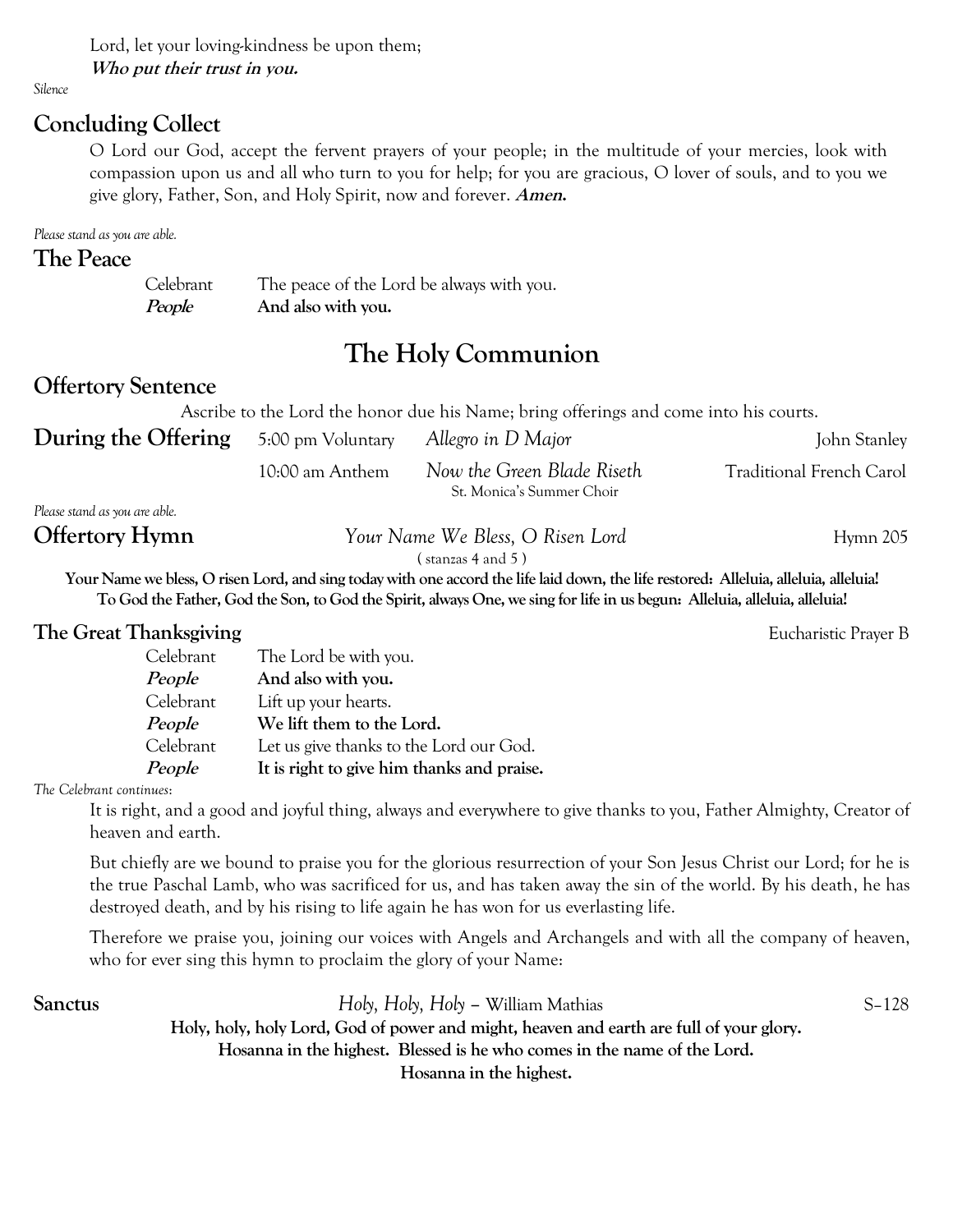*Please stand or kneel as the Celebrant continues:*

We give thanks to you, O God, for the goodness and love which you have made known to us in creation; in the calling of Israel to be your people; in your Word spoken through the prophets; and above all in the Word made flesh, Jesus, your Son. For in these last days you sent him to be incarnate from the Virgin Mary, to be the Savior and Redeemer of the world. In him, you have delivered us from evil, and made us worthy to stand before you. In him, you have brought us out of error into truth, out of sin into righteousness, out of death into life.

On the night before he died for us, our Lord Jesus Christ took bread; and when he had given thanks to you, he broke it, and gave it to his disciples, and said, "Take, eat: This is my Body, which is given for you. Do this for the remembrance of me."

After supper he took the cup of wine; and when he had given thanks, he gave it to them, and said, "Drink this, all of you: This is my Blood of the new Covenant, which is shed for you and for many for the forgiveness of sins. Whenever you drink it, do this for the remembrance of me." Therefore, according to his command, O Father,



And we offer our sacrifice of praise and thanksgiving to you, O Lord of all; presenting to you, from your creation, this bread and this wine. We pray you, gracious God, to send your Holy Spirit upon these gifts that they may be the Sacrament of the Body of Christ and his Blood of the new Covenant. Unite us to your Son in his sacrifice, that we may be acceptable through him, being sanctified by the Holy Spirit. In the fullness of time, put all things in subjection under your Christ, and bring us to that heavenly country where, with Monica and all your saints, we may enter the everlasting heritage of your sons and daughters; through Jesus Christ our Lord, the firstborn of all creation, the head of the Church, and the author of our salvation. By him, and with him, and in him, in the unity of the Holy Spirit all honor and glory is yours, Almighty Father, now and for ever.



## **The Lord's Prayer**

As our Savior Christ has taught us, we now pray,

Our Father in heaven, hallowed be your Name, your kingdom come, your will be done, on earth as in heaven. Give us today our daily bread. Forgive us our sins as we forgive those who sin against us. Save us from the time of trial, and deliver us from evil. For the kingdom, the power, and the glory are yours, now and for ever. **Amen.**

## **The Breaking of the Bread**

### **Fraction Anthem** *Alleluia! Christ Our Passover* – Gerald Near S–155

*You are invited and encouraged to come to God's table. The communion bread is received on an outstretched palm. If you wish to receive a blessing instead of the sacrament, please cross your arms over your chest.*